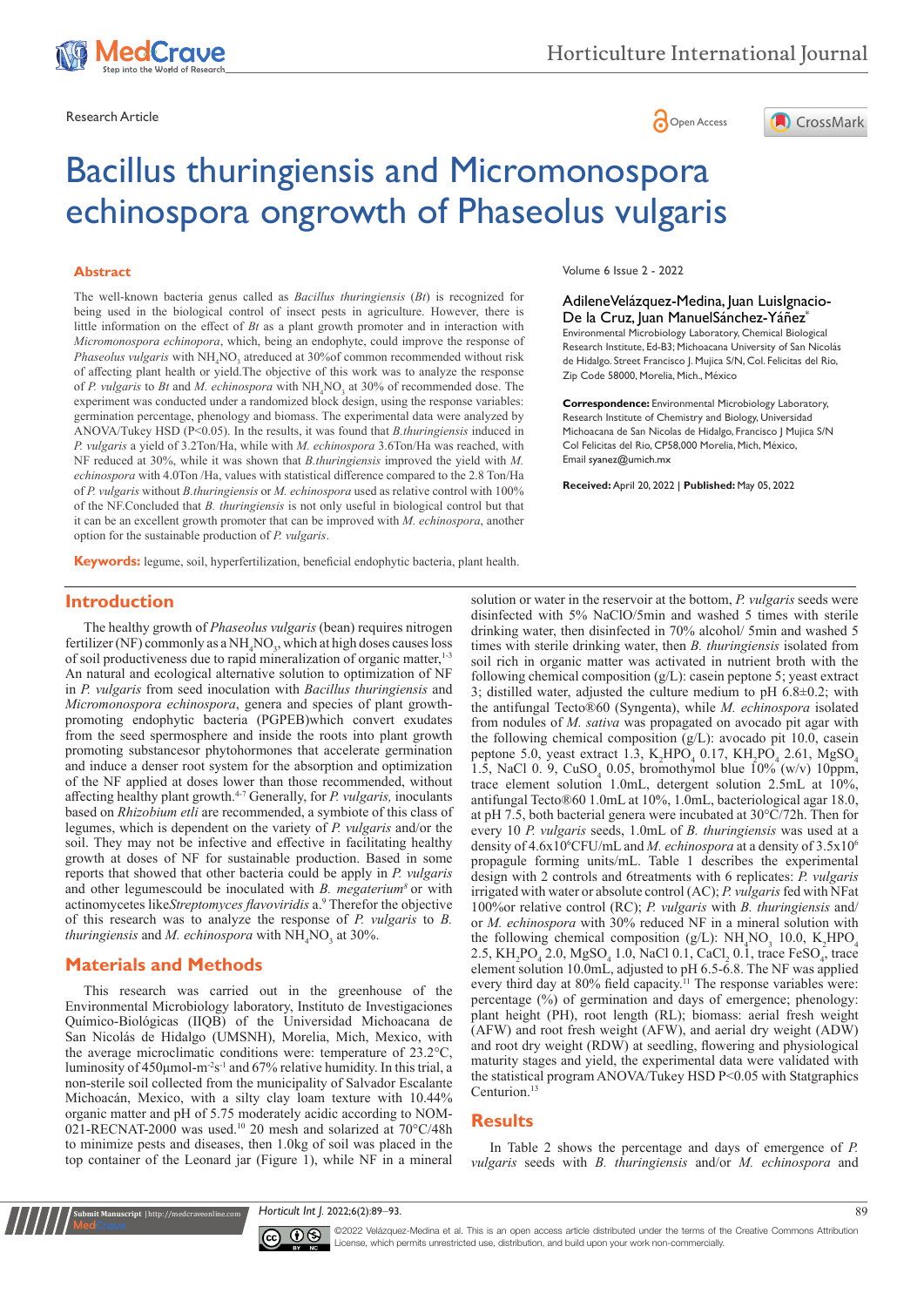*Bacillus thuringiensis and Micromonospora echinospora ongrowth of Phaseolus vulgaris* **<sup>90</sup>** Copyright:

NH<sub>4</sub>NO<sub>3</sub> at 30%, emerged 3days after sowing, or 94% germination a numerical value stadistically different compared to 5days of emergence or 83% of *P. vulgaris* without*B. thuringiensis/M. echinospora* and  $NH<sub>4</sub>NO<sub>3</sub>100%$  or relative control (RC).



Figure I Leonard's jar design.<sup>12</sup>

**Table 1** Experimental design to analyze the growth of *Phaseolus vulgaris* to Bacillus thuringiensis and Micromonospora echinospora with NH<sub>4</sub>NO<sub>3</sub> reduced at 30%

| *Phaseolus<br><b>Vulgaris</b> | Water     | NH <sub>A</sub> NO <sub>3</sub> | <b>Bacillus</b><br>thuringiensis | Micro<br>monspora<br>echino<br>spora |
|-------------------------------|-----------|---------------------------------|----------------------------------|--------------------------------------|
| Absolute<br>control (AC)      | $\ddot{}$ |                                 |                                  | ۰                                    |
| Relative control<br>(RC)      |           | 100%                            |                                  |                                      |
| Treatment 1                   |           | 30%                             | ÷                                |                                      |
| Treatment 2                   |           | 30%                             |                                  | ÷                                    |
| Treatment 3                   |           | 30%                             | $\ddot{}$                        | ÷                                    |

\*Number of repetitions =  $6$ ; (+) added; (-) not added.

**Table 2** Percentage and days to emergence of *Phaseolus vulgaris* with *Bacillus thuringiensis* and *Micromonospora echinospora* andNH4 NO3 reduced at 30%

| Treatment/P. vulgaris*                                      | Percent (%)<br>germination | Days<br>emergence |
|-------------------------------------------------------------|----------------------------|-------------------|
| Irrigated with water (AC)                                   | $77d**$                    | **⊑b              |
| with $NH4NO$ , at 100% (RC)                                 | 83 <sup>b</sup>            | 56                |
| B. thuringiensis +NH <sub>4</sub> NO <sub>3</sub> at<br>30% | 94 <sup>a</sup>            | 3ª                |
| $M.$ echinospora + NH, NO, at<br>30%                        | 91a                        | 3ª                |
| B. thuringiensis/M. echinospora<br>$+NHaNO330%$             | 94 <sup>a</sup>            | 3ª                |

\*n=6, \*\* Different letters indicate statistical difference by ANOVA/Tukey  $(P>0.05)$ .

In Figure 2 shows that the seed of *P. vulgaris* with  $NH_4NO_3$  at 30% emerged 5 days after sowing, due to*B. thuringiensis /M echinospora*by phytohormons from organic compound from the seed induced the rapid formation of a stem-and-root primordium compared to the seed of *P. vulgaris* without *B. thuringiensis /M echinospora*and NH<sub>4</sub>NO<sub>3</sub>at 100% (RC).

In Table 3 shows at the seedling level stage the positive response of *P. vulgaris* to *M. echinospora* with NF at 30%, which registered 42.33cm of PH and 16.16cm of RL, as well as 2.82g of AFW, 2.53g of RFW, 0.31g of ADW and 0. 11g of RDW, numerical values with statistical difference compared to phenology data: 30.83cm of PH and 14.33cm of RL; and those of biomass: 1.08g of AFW, 0.76g of RFW, 0.15g of ADW and 0.04g of RDW of *P. vulgaris* without *B. thuringiensis* and *M. echinospora* with  $\mathrm{NH}_4\mathrm{NO}_3$  at 100% (RC).

In Figure 3 shows the growth of *P. vulgaris* with*B. thuringiensis* and *M. echinospora*and NH<sub>4</sub>NO<sub>3</sub> at 30%, with increase in stem height and agreat density of the root system, compared to *P. vulgaris* without

*B. thuringiensis* and *M. echinospora* with t at 100% (RC), since the stem had a smaller diameter and the root system was less dense.



**Figure 2** Germination of *Phaseolus vulgaris*with *Bacillus thuringiensis* and *Micromonospora Echinospora* with NH4 NO3 reduced at 30%.

Relative control (RC) = *P. vulgaris* without *B. thuringiensis/M. echinospora* fed withNH4 NO*<sup>3</sup>* at 100%.

Treatment (T3) = P. vulgaris with B. thuringiensis/M echinospora  $NH_4$  NO at 30%.



**Figure 3** Growth of *Phaseolus vulgaris* with*Bacillus thuringiensis* and/or Micromonospora chinosporaat seedling level andNH<sub>4</sub>NO<sub>3</sub>reduced at 30%.

Absolute control (AC) = *P. vulgaris* without*B. thuringiensis/M. echinospora* irrigated with water;

Relative control (RC) = *P. vulgaris* without *B. thuringiensis/M. echinospora* fed with  $\mathsf{NH}_4\mathsf{NO}_3$  at 100% ;

Treatment (T) 1 = *P.* vulgaris with*B. thuringiensis* + NH<sub>4</sub>NO<sub>3</sub> at 30%;

T2= *P. vulgaris* withM. e*chinospora* +NH4 NO3 at 30%;

T3= P. vulgaris withB. thuringiensis/M. echinospora + NH4NO3at 30%.

**Table 3** Growth of *Phaseolus vulgaris* to *Bacillus thuringiensis* and *Micromonospora*  e*chinospora* at seedling levelwith  $\textsf{NH}_{4}\textsf{NO}_3$  reduced at30%

| Treatment/P.                                          | Plant<br>height<br>(cm) | Root<br>length<br>(cm) | Fresh weight<br>(g) |                   | Dry weight<br>(g)   |                   |
|-------------------------------------------------------|-------------------------|------------------------|---------------------|-------------------|---------------------|-------------------|
| vulgaris*                                             |                         |                        | Aerial              | Root              | Aerial              | Root              |
| Irrigated with<br>water (AC)                          | $18.54***$              | 9.16 <sup>c</sup>      | 0.85 <sup>b</sup>   | 0.43 <sup>c</sup> | 0.08 <sup>d</sup> c | 0.02 <sup>d</sup> |
| $+ NH4NO3at$<br>100% (RC)<br><b>B.</b> thuringiensis  | 30.83 <sup>c</sup>      | 14.33 <sup>b</sup>     | 1.08 <sup>b</sup>   | 0.76 <sup>b</sup> | $0.15^{bb}$         | 0.04 <sup>c</sup> |
| $+NH4NO3at$<br>30%<br>M. echinospora                  | 36.5 <sup>b</sup>       | 16.16 <sup>a</sup>     | 2.69a               | 2.26 <sup>a</sup> | $0.22^{ab}$         | 0.08 <sup>b</sup> |
| + NH, NO,<br>at30%<br>В.                              | 42.33a                  | 16.16 <sup>a</sup>     | 2.82 <sup>a</sup>   | 2.35 <sup>a</sup> | $0.31^{aa}$         | 0.11 <sup>a</sup> |
| thuringiensis/M.<br>echinospora<br>$+NH4NO3at$<br>30% | 37.33a                  | 15.66a                 | 2.13 <sup>a</sup>   | 2.05a             | $0.25^{aa}$         | 0.11 <sup>a</sup> |

\*n=6, \*\* Different letters indicate statistical difference by ANOVA/Tukey  $(P>0.05)$ .

In Table 4 shows the response of *P. vulgaris* to *B. thuringiensis* and *M. echinospora* at flowering level with the NF at 30% reduced dose, which registered 71.33cm of PH and 26.33cm of RL, 5.67g of AFW, 5.64g of RFW, 1.61g of ADW and 0. 32g of RWD, numerical values with statistical difference compared to 59.9cm of PH, 15.5cm of RL, 3.54g of AFW, 0.78g of RFW, 0.32g of ADW and 0.07 g of RDW of *P. vulgaris* without *B. thuringiensis* or *M. echinospora* with  $NH<sub>4</sub>NO<sub>3</sub>$ at 100% or RC.

**Citation:** Velázquez-Medina A, LuisIgnacio-De la Cruz J, ManuelSánchez-YáñezJ. Bacillus thuringiensis and Micromonospora echinospora ongrowth of Phaseolus vulgaris. *Horticult Int J.* 2022;6(2):89‒93. DOI: [10.15406/hij.2022.06.00247](https://doi.org/10.15406/hij.2022.06.00247)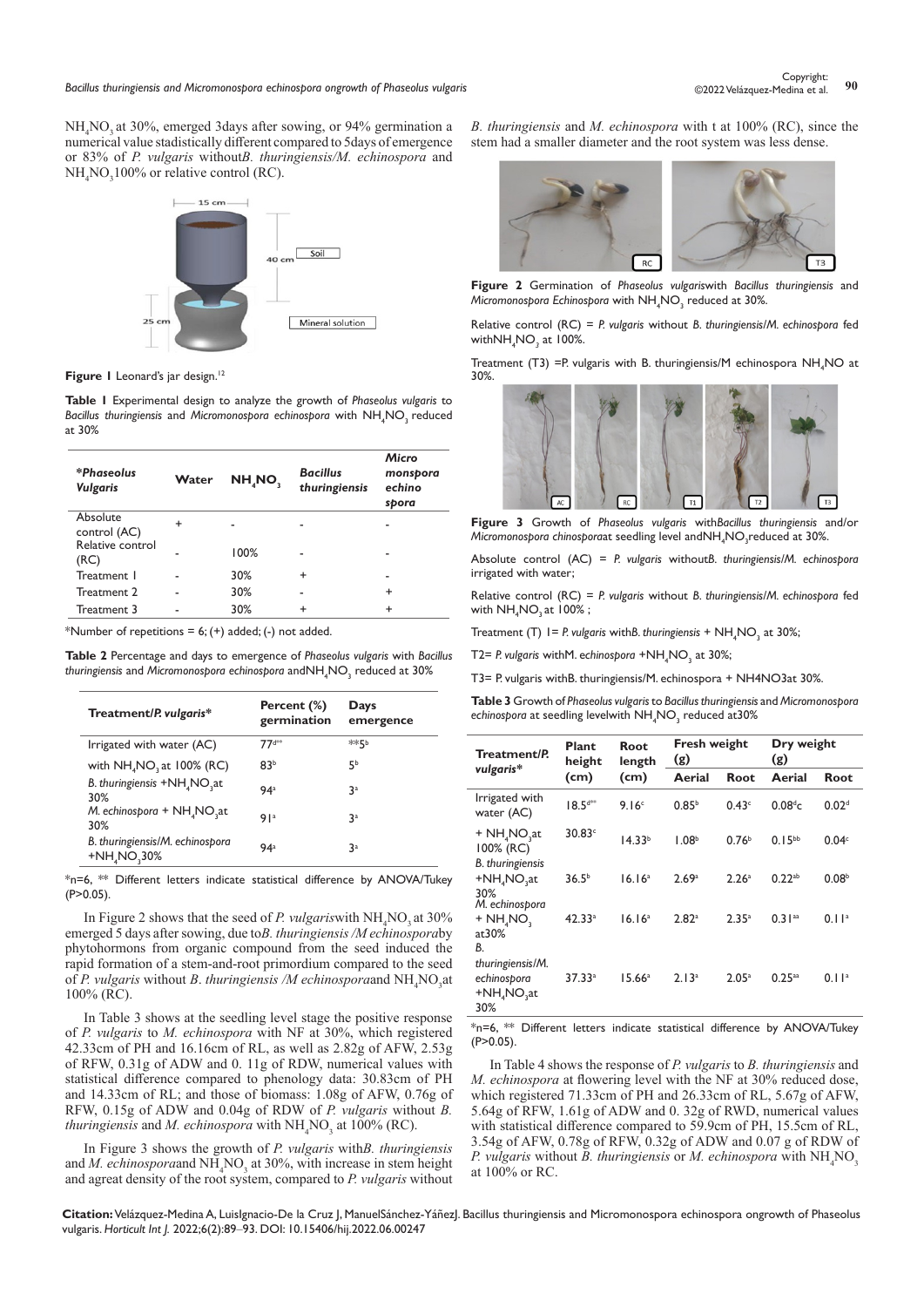In Figure 4, showed *P. vulgaris* at flowering level with *B.*  thuringiensis and *M. echinospora* with NH<sub>4</sub>NO<sub>3</sub>at 30%, recorded an increase in stem thickness, greater size and number of leaves and with abundant root area system, compared to *P. vulgaris* without *B. thuringiensis* and *M. echinospora* with  $NH_4NO_3$  at 100% or RC which had small leaves, less stem thickness and a smaller root system.

**Table 4** Growth of *Phaseolus vulgaris* to *Bacillus thuringiensis* and *Micromonospora*  e*chinospora* at flowering level and $\mathsf{NH}_4\mathsf{NO}_3$ reducedat 30%

| Treatment/P.<br>vulgaris*                                   | Plant<br>height<br>(cm) | Root<br>length<br>(cm) | Fresh weight<br>(g) |                     | Dry weight<br>(g) |                   |
|-------------------------------------------------------------|-------------------------|------------------------|---------------------|---------------------|-------------------|-------------------|
|                                                             |                         |                        | Aerial              | Root                | Aerial            | Root              |
| Irrigated with<br>water (AC)<br>with nitrogen               | 52.0**                  | 12.83c                 | 1.80 <sup>d</sup>   | 0.40 <sup>b</sup>   | 0.26 <sup>c</sup> | 0.04 <sup>c</sup> |
| fertilizer at<br>100% (RC)                                  | 59.9bc                  | 15.5 <sup>c</sup>      | 3.54 <sup>c</sup>   | 0.78 <sup>b</sup>   | 0.32c             | 0.07c             |
| <b>B.</b> thuringiensis<br>+ NF at 30%                      | 62.16 <sup>a</sup>      | 18.33 <sup>b</sup>     | 4.90 <sup>a</sup>   | 4.46 <sup>a</sup>   | 0.84 <sup>b</sup> | 0.17 <sup>b</sup> |
| M. echinospora<br>$+$ NF at 30%                             | 63.66a                  | $24.66^{\circ}$        | 5.54a               | 5.36 <sup>a</sup>   | 1.15 <sup>a</sup> | 0.25a             |
| В.<br>thuringiensis/M.<br>echinospora +<br><b>NF</b> at 30% | 71.33 <sup>a</sup>      | 26.33a                 | 5.67a               | $5.64$ <sup>a</sup> | 1.61a             | 0.32a             |

\*n=6, \*\* Different letters indicate statistical difference by ANOVA/Tukey  $(P>0.05)$ .



**Figure 4** Growth of *Phaseolus vulgaris* to *Bacillus thuringiensis* and Micromonospora echinospora at flowering level andNH<sub>4</sub>NO<sub>3</sub>reduced at 30%.

Absolute control (AC) = *P. vulgaris* without *B. thuringiensis/M. echinospora* irrigated with water;

Relative control (RC) = *P. vulgaris* without *B. thuringiensis/M. echinospora*fed with  $NH_{_4}NO_{_3}$ at 100% ;

Treatment (T1)=P. vulgaris with B. thuringiensiswith NH<sub>4</sub>NO<sub>3</sub> at 30%;

T2= *P.* vulgaris with *M.* echinospora +  $NH_4NO_3$ at 30 %,

T3= P. vulgaris with B. thuringiensis/M. echinospora +NH<sub>4</sub>NO<sub>3</sub>at 30%.

In Table 5 shows at the physiological maturity level the response of *P. vulgaris* to *B. thuringiensis* and *M. echinospora* with  $NH<sub>4</sub>NO<sub>3</sub>$ reduced to 30%, where it registered 125.5cm of PH and 8.83cm of RL, as well as 8.99g of AFW, 8.35g of RFW, 3.83g of ADW and 0.33g of RDW, these numerical values had statistical difference in relation to: 91.16cm of PH, 23.33cm of RL, 4.42g of AFW, 3.34g of RFW, 1.73g of ADW and 0.05g of RDW of *P. vulgaris* without *B. thuringiensis* and *M. echinospora* with  $NH<sub>4</sub>NO<sub>3</sub>$  at 100% (RC).

In Figure 5 shows the growth of*P. vulgaris* at physiological maturity 1 to *B. thuringiensis* and *M. echinospora* with  $NH<sub>4</sub>NO<sub>3</sub>$ at 30%; where a larger stem diameter was observed along with an intense green coloration, larger spike size and increased root system, compared to *P. vulgaris* without *B. thuringiensis* and *M. echinospora* with  $NH_4NO_3$  at 100% or relative control that had a smaller spike and less density in the root system.

In Table 6 shows the response of *P. vulgaris* in biomass and fruit yield to *B. thuringiensis* and *M. echinospora* with  $NH<sub>4</sub>NO<sub>3</sub>$  at 30% reduced dose, which registered 7.70g of fresh fruit weightand 40g of total fruit weight with 4.0Ton/ha, these values had statistical difference in relation to the 3.15g of fresh fruit weight, 28g of total fruit weight and 2.8Ton/ha yield of *P. vulgaris* without *B. thuringiensis* and *M. echinospora* with  $\mathrm{NH}_4\mathrm{NO}_3$  at 100% (RC).

**Table 5** Growth of Phaseolus vulgaris at physiological maturity level to *Bacillus thuringiensis* and *Micromonospora echinospora*and NH4 NO3 reducedat 30%

| Treatment/P.<br>vulgaris*                                                            | Plant<br>height    | Root<br>length     | (g)               | <b>Fresh weight</b> |                   | Dry weight $(g)$  |  |
|--------------------------------------------------------------------------------------|--------------------|--------------------|-------------------|---------------------|-------------------|-------------------|--|
|                                                                                      | (cm)               | (cm)               | Aerial            | Root                | Aerial            | Root              |  |
| Irrigated with<br>water (AC)                                                         | 68.83b**           | 15.33c             | 3.35 <sup>b</sup> | $2.72^{\circ}$      | 0.93 <sup>d</sup> | 0.03 <sup>d</sup> |  |
| with NH <sub>4</sub> NO <sub>2</sub> at<br>$100\%$ (RC)                              | 91.16 <sup>b</sup> | 23.33 <sup>b</sup> | 4.92 <sup>b</sup> | 3.34c               | 1.73 <sup>c</sup> | 0.05 <sup>d</sup> |  |
| <b>B.</b> thuringiensis<br>+NH <sub>4</sub> NO <sub>2</sub> at<br>30%                | 98.16 <sup>a</sup> | 26.5a              | 7.55a             | 6.06 <sup>b</sup>   | 2.63 <sup>b</sup> | 0.23 <sup>b</sup> |  |
| M. echinospora<br>+ NH <sub>4</sub> NO <sub>2</sub> at<br>30%                        | 117 <sup>a</sup>   | 27a                | 7.90 <sup>a</sup> | 7.08 <sup>a</sup>   | 3.80 <sup>a</sup> | 0.28a             |  |
| В.<br>thuringiensis/M.<br>echinospora +<br>NH <sub>4</sub> NO <sub>2</sub> at<br>30% | $125.5^a$          | 28.83a             | 8.99a             | 8.35 <sup>a</sup>   | 3.83 <sup>a</sup> | 0.33 <sup>a</sup> |  |

\*n=6, \*\* Different letters indicate statistical difference by ANOVA/Tukey  $(P>0.05)$ .



**Figure 5** Growth of *Phaseolus vulgaris* at physiological maturity level withBacillus thuringiensisand Micromonospora echinosporaandNH<sub>4</sub>NO<sub>3</sub>reduced at 30%.

Absolute control (AC) = *P. vulgaris* without *B. thuringiensis/M. echinospora* irrigated with water;

Relative control (RC) = *P. vulgaris* without *B. thuringiensis/M. echinospora*+  $NH_4$ NO<sub>3</sub>at 100%

Treatment (T1) = P. vulgaris with B. thuringiensis + NH<sub>4</sub>NO<sub>3</sub> 30%;

T2= P. vulgaris with M. echinospora + NH<sub>4</sub>NO<sub>3</sub> 30%;

T3= P. vulgaris with B. thuringiensis/M. echinospora +NH<sub>4</sub>NO<sub>3</sub>at 30%.

**Table 6** Yield elements of *Phaseolus vulgaris* with *Bacillus thuringiensis* and  $\mathsf{Micromonospora}$   $echinos pora$ and $\mathsf{NH}_4\mathsf{NO}_3$   $reduced$  at  $30\%$ 

| Treatment/P. vulgaris*                                                        | <b>Fresh weight</b><br>of fruit $(g)$ | Total<br>weight of<br>fruit<br>weight $(g)$ | Yield<br>(Ton/<br>ha) |
|-------------------------------------------------------------------------------|---------------------------------------|---------------------------------------------|-----------------------|
| Irrigated with water (AC)                                                     | $1.55$ <sup>c**</sup>                 | 20 <sup>c</sup>                             | 0.2 <sup>d</sup>      |
| with NH <sub>4</sub> NO <sub>3</sub> at 100%<br>(RC)                          | $3.15^{b}$                            | 28 <sup>b</sup>                             | 2.8 <sup>b</sup>      |
| <b>B.</b> thuringiensis<br>$+NH4NO3at30%$                                     | $5.48^{\circ}$                        | 32 <sup>b</sup>                             | 3.2 <sup>a</sup>      |
| M. echinospora + NH, NO,<br>at $30\%$                                         | 6.09a                                 | 36 <sup>a</sup>                             | 3.6 <sup>a</sup>      |
| B. thuringiensis/M.<br>echinospora +NH <sub>4</sub> NO <sub>3</sub><br>at 30% | 7.70a                                 | 40 <sup>a</sup>                             | 4.0 <sup>a</sup>      |

\*n=6, \*\* Different letters indicate statistical difference by ANOVA/Tukey (P>0.05).

**Citation:** Velázquez-Medina A, LuisIgnacio-De la Cruz J, ManuelSánchez-YáñezJ. Bacillus thuringiensis and Micromonospora echinospora ongrowth of Phaseolus vulgaris. *Horticult Int J.* 2022;6(2):89‒93. DOI: [10.15406/hij.2022.06.00247](https://doi.org/10.15406/hij.2022.06.00247)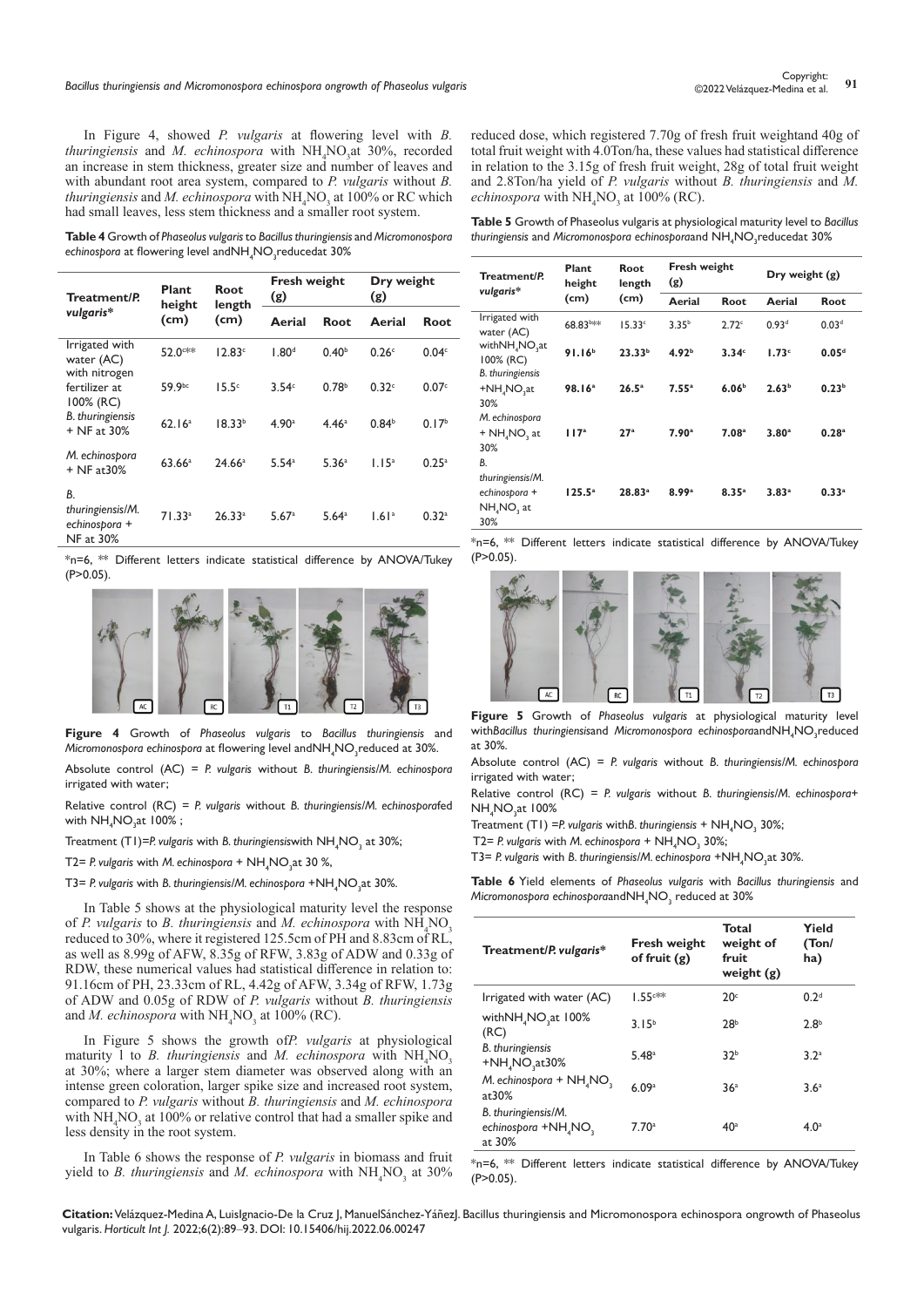In Figure 6 shows the beneficial effect of *B. thuringiensis* and *M. echinospora* on the pods of *P. vulgaris* with the NH<sub>4</sub>NO<sub>3</sub> at 30%, where an increase in size, intense green coloration and higher number of seeds were observed compared to the pods of *P. vulgaris* without inoculation with *B. thuringiensis* and *M. echinospora* with the  $NH<sub>4</sub>NO<sub>3</sub>$  at 100% or RC, which are smaller and with fewer seeds.



**Figure 6** Elements of yield of *Phaseolus vulgaris*with *Bacillus thuringiensis* and *Micromonospora echinospora*andNH4 NO3 reduced at 30%.

Absolute control (AC) = *P. vulgaris* without *B. thuringiensis/M. echinospora*irrigated with water;

Relative control (RC) = *P. vulgaris* without *B. thuringiensis/M. echinospora* fed with  $NH_4NO_3$  at 100%

Treatment (T1) = *P.* vulgaris with *B. thuringiensis* + NH<sub>4</sub>NO<sub>3</sub> at 30%;

T2= P. vulgaris withM. echinospora + NH<sub>4</sub>NO<sub>3</sub> at 30%;

T3= P. vulgaris withB. thuringiensis/M. echinospora +  $\rm NH_4NO_3$  at 30%.

#### **Discussion**

The data presented in Table 2 support the response of *P. vulgaris* seed to *B. thuringiensis* and *M. echinosporawith* NH<sub>4</sub>NO<sub>3</sub>at 30%, which fast emergence time of *P. vulgaris*seeds which were releasing organic compounds that *B. thuringiensis* and *M. echinospora* transformed into phytohormons that accelerated the emergence of root and seedling primordium.14-1 This fact that is confirmed in Figure 2, where *B. thuringiensis* and *M. echinospora* on *P. vulgaris* at the fifth day, after sowing showed the largest size of stem and root primordium, compared to *P. vulgaris* without *B. thuringiensis* and *M.*  echinosporaand NH<sub>4</sub>NO<sub>3</sub> at 100%.

In Table 3, the numerical data of phenology and biomass of *P. vulgaris* with *M. echinospora* with  $NH<sub>4</sub>NO<sub>3</sub>$  30% at seedling stage shows that *B. thuringiensis* and *M. echinospora* converted some organic compounds from photosynthesis into phytohormons inducing karyokinesisto increasemore density of root hairs to maximize  $NH<sub>4</sub>NO<sub>3</sub>$ uptake at 30%.<sup>17,18</sup> As it's been reported by Gopalakrishnan et al.,<sup>19</sup> with *C. arietinum* to *Streptomyces* sp at NH<sub>4</sub>NO<sub>3</sub> level of soil. Figure 3 demostratethat*M. echinospora* on *P. vulgaris*by phytohormones enhanced stem diameter and root density of *P. vulgaris* compared to *P. vulgaris* without *B. thuringiensis* and *M. echinospora* had lower stem diameter and root density, indicated that  $NH<sub>4</sub>NO<sub>3</sub>$  at 100% shows that was not efficiently taken up by root of *P. vulgaris.*

In Table 4, are show values of phenology and biomass of *P. vulgaris* with *B. thuringiensis* and *M. echinospora* with  $NH<sub>4</sub>NO<sub>3</sub>$  at 30% at flowering level, suggesting that which converted photosynthesis metabolites into phytohormons for *P. vulgaris* to reach the highest concentration in the apical zone, to improve and rapid stem and leaf growth<sup>20,21</sup> as is observed in Figure 4. The same way as Pérez-Fernández & Alexander,<sup>22</sup> in *C. arietinumwith B. megaterium* that increased RDW by enhancing uptake of  $NH<sub>4</sub>NO<sub>3</sub>$ .

In Table 5, shows the growth of *P. vulgaris* in terms of the phenology and biomass at physiological maturity due to *B. thuringiensis* and *M.*  echinospora with NH<sub>4</sub>NO<sub>3</sub>30%, its reported that organic compounds from photosynthesis transformed into phytohormones that stimulated the generation of vegetative axillary buds that induced root elongation,22-24 in that sense the root systems were able to exploration soil to uptake and optimized  $NH_4NO_3$  reduced at 30%, even that with healthy plant growth, compared to *P. vulgaris* without *B. thuringiensis*

and *M. echinospora* fed with  $NH<sub>4</sub>NO<sub>3</sub>$  at 100% (RC), the root system grew less as its observed in Figure 5, indicating that the recommended dose was not uptake.

In Table 6, the beneficial effect of *B. thuringiensis* and *M. echinospora* on the biomass and pod yield of *P. vulgaris* with the dose reduced NF to 30%, which support both PGPEB maintained the conversion of photosynthesis derived carbon compounds into phytohormones:,¿ which at higher concentration stimulated the maturation of *P. vulgaris* pods despite the reduction of NF by up to 30%,6,25 thus *P. vulgaris* had healthy growth by enhancing root system formation in the soil for maximum absorption and optimization of the NF applied at  $30\%$ <sup>26-28</sup> The above is confirmed by what is shown in Figure 6, where the positive effect of *B. thuringiensis* and *M. echinospora* on *P. vulgaris* pods compared to those of RC is observed.

#### **Conclusion**

It was demonstrated that *B. thuringiensis* and *M. echinospora*, however being different genus and species endophytic bacteria are to improve germination and colonize the interior of the roots of *¨P. vulgaris;* to increased root uptake of the reduced NF by up to 30%, without compromising the healthy growth of *P. vulgaris*. In that sense *B. thuringiensis* and *M. echinospora* endophytes of wild plants of the *L. leucocephala* and *M. sativa* types are an option for sustainable production of *P. vulgaris* preventing soil lost productivity and pollution due to hyper fertilization**.**

### **Author Contributions**

Conceptualization JMSY and AVM; data curation, JMSY, JLIC and AVM; writing—original draft preparation, JMSY and JLIC; writing review and editing, JMSY and JLIC; Final version JMSY. All authors have read and agreed to the published version of the manuscript.

#### **Acknowledgments**

To Project 2.7 (2022) of the Scientific Coordination of the Universidad Michoacana de San Nicolas de Hidalgo, Morelia, Mich, México. To Phytonutrimentos de Méxicoand BIONUTRA S. A. de C.V., Maravatío, Michoacán, Mexico

#### **Conflicts of interest**

The authors declared no have conflict interest for the study.

#### **References**

- 1. [Zahid M, Abbasi MK, Hameed S, Rahim N. Isolation and identification](https://pubmed.ncbi.nlm.nih.gov/25852667/)  [of indigenous plant growth promoting rhizobacteria from Himalayan](https://pubmed.ncbi.nlm.nih.gov/25852667/)  [region of Kashmir and their effect on improving growth and nutrient](https://pubmed.ncbi.nlm.nih.gov/25852667/)  contents of maize (*Zea mays* L.). *[Frontiers in Microbiology](https://pubmed.ncbi.nlm.nih.gov/25852667/)*. 2015;6:207.
- 2. [Cuellas MV. Horticultura periurbana, análisis de la fertilidad de los sue](http://www.scielo.cl/scielo.php?script=sci_arttext&pid=S0719-38902017000200163)los en invernaderos. *Chilean [Journal of Agricultural & Animal Sciences](http://www.scielo.cl/scielo.php?script=sci_arttext&pid=S0719-38902017000200163)*. 2017;[33\(2\):163-173.](http://www.scielo.cl/scielo.php?script=sci_arttext&pid=S0719-38902017000200163)
- 3. [Galindo LAG, Rivas AC, Melendez JP, Mayorquín N. Alternativas mi](https://revistas.utp.edu.co/index.php/revistaciencia/article/view/22461)[crobiológicas para la remediación de suelos y aguas contaminados con](https://revistas.utp.edu.co/index.php/revistaciencia/article/view/22461)  [fertilizantes nitrogenados.](https://revistas.utp.edu.co/index.php/revistaciencia/article/view/22461) *Scientia et Technica*. 2020;25(1): 172-183.
- 4. [Cabrera EVR, Bonilla B, Aguilar M. Interacciones entre plantas y bacte](https://revistas.unipaz.edu.co/index.php/revcitecsa/article/view/162)[rias promotoras de crecimiento vegetal.](https://revistas.unipaz.edu.co/index.php/revcitecsa/article/view/162) *Revista Citecsa*. 2018;10(15):23.
- 5. [Moreno Reséndez A, Carda Mendoza V, Reyes Carrillo JL, Vásquez Ar](http://www.scielo.org.co/scielo.php?script=sci_arttext&pid=S0123-34752018000100068)[royo J, Cano Ríos P. Rizobacterias promotoras del crecimiento vegetal:](http://www.scielo.org.co/scielo.php?script=sci_arttext&pid=S0123-34752018000100068)  [una alternativa de biofertilización para la agricultura sustentable.](http://www.scielo.org.co/scielo.php?script=sci_arttext&pid=S0123-34752018000100068) *Revis[ta Colombiana de Biotecnología](http://www.scielo.org.co/scielo.php?script=sci_arttext&pid=S0123-34752018000100068)*. 2018;20(1):68-83.
- 6. [Singh M, Singh PP, Patel AK, Singh PK, Pandey KD. Enumeration of](https://www.ijcmas.com/7-2-2018/Monika%20Singh,%20et%20al.pdf)  [Culturable Endophytic Bacterial Population of Different](https://www.ijcmas.com/7-2-2018/Monika%20Singh,%20et%20al.pdf) *Lycopersicum esculentum* L. Varieties. *[International Journal Currrent Microbiology](https://www.ijcmas.com/7-2-2018/Monika%20Singh,%20et%20al.pdf)  App Sci*. [2018b;7\(2\):3344-3352.](https://www.ijcmas.com/7-2-2018/Monika%20Singh,%20et%20al.pdf)

**Citation:** Velázquez-Medina A, LuisIgnacio-De la Cruz J, ManuelSánchez-YáñezJ. Bacillus thuringiensis and Micromonospora echinospora ongrowth of Phaseolus vulgaris. *Horticult Int J.* 2022;6(2):89‒93. DOI: [10.15406/hij.2022.06.00247](https://doi.org/10.15406/hij.2022.06.00247)